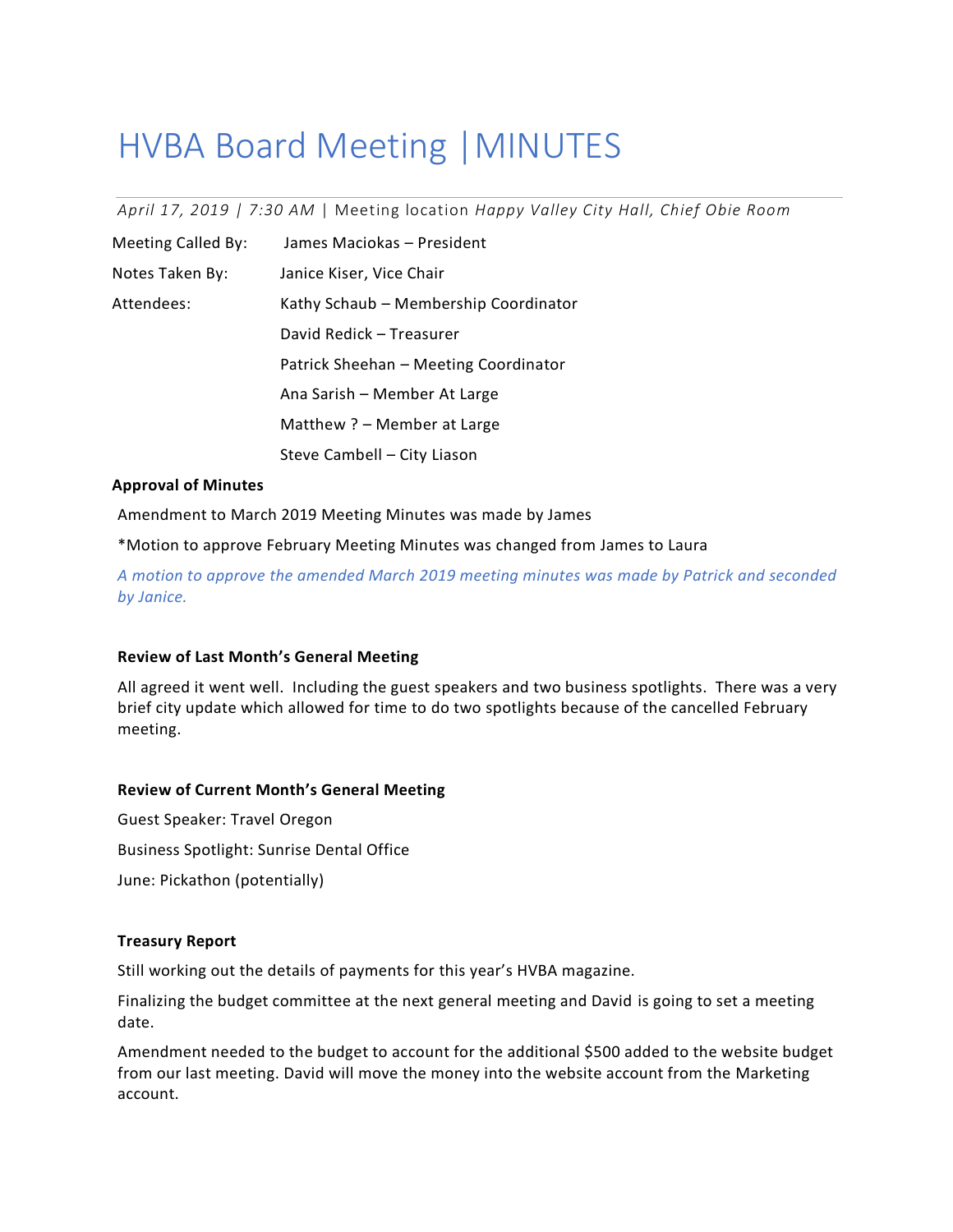#### *Motion was made by Ana and seconded by Kathy.*

Steve will get us some final numbers on the cost of the Drive In Movie Night that HVBA will be hosting this year.

There was discussion about HVBA paying for  $\frac{1}{2}$  the cost and making up the rest of the cost with ads sold that will play before the movie starts. (\$300 for Still images, \$500 for video)

HVBA will have to select the movie.

*Motion to accept the budget with changes was made by Ana and seconded by Janice.*

#### **Website**

Need a better Contact Us page with not just a form, but an actual email/phone contact Need to create a new generic email for the HVBA Add contact information to each board member in their bio Janice is meeting with a web developer today to discuss the membership plugin

# **Membership Update**

No new members, one member lost = 109 members

#### **Discussion**

Steve is working on a Business Outreach plan and will get more information to us next meeting.

Kathy requested to move email responsibilities to Laura with the marketing responsibilities.

Janice will meet with Stephanie to look at getting some help with updating the website with marketing for meetings etc.

Happy Hour Update

All agreed that our happy hour event was a success.

Next meeting, we will have a door greeter.

Thunder Elite showed interest in hosting the next meeting

Patrick also showed interest in hosting the next meeting at the Monarch 1

Next meeting is scheduled for July 10<sup>th</sup>

Steve will discuss with Ashely to potentially come to our meetings and take our meeting minute notes.

Morning Star Retirement has shown interest in becoming a board member. Kathy will reach out to him to give him more details.

Mathew was officially elected to a member at large. Motion made by David and Seconded by Janice.

Ana requested we have a mission for this year and each year for what we plan to specifically accomplish for the year.